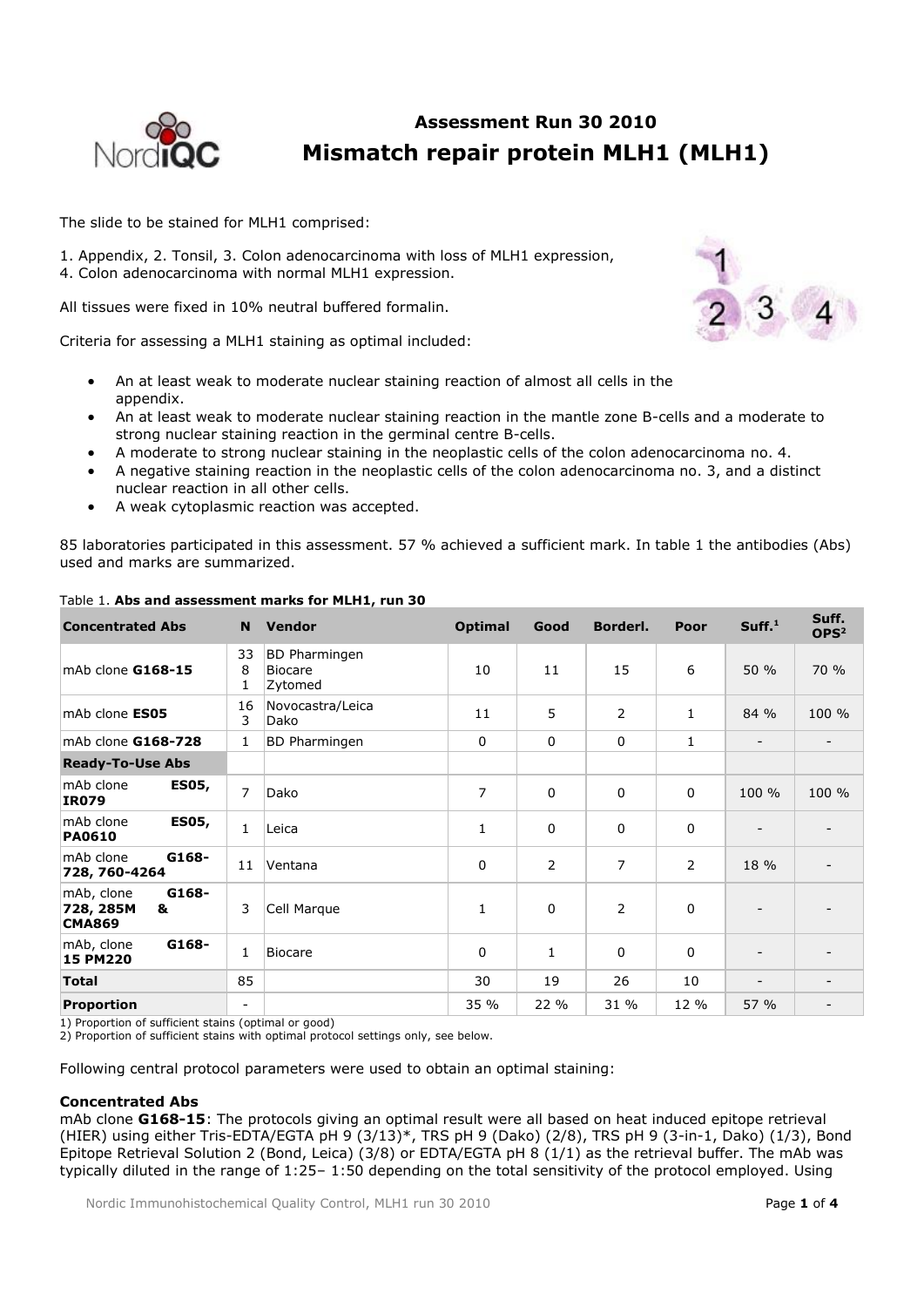these protocol settings 16 out of 23 (70 %) laboratories produced a sufficient staining (optimal or good). \* (number of optimal results/number of laboratories using this buffer).

mAb clone **ES05**: The protocols giving an optimal result were all based on HIER using either Tris-EDTA/EGTA pH 9 (3/3), TRS pH 9 (Dako) (2/2), TRS pH 9 (3-in-1, Dako) (3/3), Bond Epitope Retrieval Solution 1 (Bond, Leica) (1/1) or Bond Epitope Retrieval Solution 2 (Bond, Leica) (2/2) as the retrieval buffer. The mAb was typically diluted in the range of 1:25-1:100 depending on the total sensitivity of the protocol employed. Using these protocol settings 11 out of 11 (100 %) laboratories produced an optimal staining.

### **Ready-To-Use Abs**

mAb clone **ES05** (prod. no. IR079, Dako): The protocols giving an optimal result were all based on HIER in PT-Link using TRS pH 9 or TRS pH 9 (3-in-1) and an incubation time of 20 min in the primary Ab and EnVision Flex (K8000) or Flex+ (K8002) as the detection system. Using these protocol settings all of 7 (100 %) laboratories produced an optimal staining.

mAb clone **ES05** (prod. no. PA0610, Leica): The protocol giving an optimal result was based on HIER using Bond Epitope Retrieval Solution 2 (Bond, Leica) and an incubation time of 15 min in the primary Ab and Bond Polymer Refine Detection (DS9800) as the detection system.

mAb clone **G168-728** (prod. no. CMA869, Cell Marque): The protocol giving an optimal result was based on HIER using Bond Epitope Retrieval Solution 2 (Bond, Leica) and an incubation time of 16 min in the primary Ab and Bond Polymer Refine Detection (DS9800) as the detection system.

The most frequent causes of insufficient staining reactions were:

- Less successful Ready-To-Use (RTU) mAb clone G168-728 (Ventana, 11/15 insufficient)
- Use of low sensitive detection systems
- Too low concentration of the primary Ab
- HIER in a non-alkaline buffer

In this assessment and in concordance to the previous NordiQC assessment for MLH1, run 13, 2005, the prevalent feature of an insufficient staining was a too weak or false negative staining of the majority of the cells expected to be demonstrated. The majority of the laboratories were able to demonstrate MLH1 in the cells with a high antigen expression as the proliferating germinal centre B-cells and the basal epithelial cells of the appendix, whereas the demonstration of MLH1 in cells with a low antigen expression as mantle zone B-cells, smooth muscle cells and stromal cells could only be obtained by an optimally calibrated protocol. In this context it has to be emphasized, that the identification of loss of MLH1 in tumours is characterized by a negative immunoreaction of the neoplastic cells wherefore it is of decisive importance that the nonneoplastic cells within and around the tumour are stained, serving as internal positive control.

An efficient HIER in an alkaline buffer such as Tris-EDTA/EGTA pH 9, BERS2 (Leica) or TRS pH 9 (Dako) irrespective of the mAb clone applied - seemed mandatory to obtain an optimal staining. If combined with the use of a 3-step polymer based system (e.g., EnVision Flex+, Dako, or Refine, Leica) a very robust protocol was achieved. With HIER in an alkaline buffer and a 3-step polymer system, 33 out of 37 laboratories (89 %) obtained a sufficient result, of which 25 (67 %) were optimal. Using HIER in an alkaline buffer and a less sensitive 2-step polymer or multimer based system (e.g. EnVision Flex, Dako or UltraView, Ventana) only 12 out of 38 (32 %) obtained a sufficient result, of which 5 (13 %) were optimal.

In this assessment the newly launched mAb clone ES05 from Novocastra/Leica and Dako obtained a very high pass rate both as a concentrate (84 %) and in the RTU format (100 %).

The mAb clone G168-728 was less successful especially in the RTU format from Ventana and Cell Marque, where only 4 out of 15 laboratories (27 %) using this product obtained a sufficient result, of which only 1 was assessed as optimal. The optimal result was obtained using the Bond III, Leica and HIER in BER2 and a 3-step polymer based system, Refine Leica.

A significant difference in the overall performance for MLH1 was also related to the IHC platform applied. Only 6 out of 25 (24 %) protocols performed on the fully automated platform BenchMark XT or Ultra, Ventana were assessed as sufficient, none were optimal. In contrast, 10 out of 13 (77 %) protocols performed on a similar fully automated platform Bond-max or Bond III were assessed as sufficient, out of which 8 (62 %) were optimal. Tonsil is a recommendable positive control for MLH1: The mantle zone B-cells must show at least a weak to moderate nuclear staining, while a moderate to strong staining must be seen in the proliferating germinal centre B-cells.

This was the 2nd assessment of MLH1 in NordiQC. The proportion of sufficient results decreased from 72 % in run 13, 2005, to 57 % in the current run (Table 2). The lower pass rate may be due to several factors (new tissue material circulated, many new participants).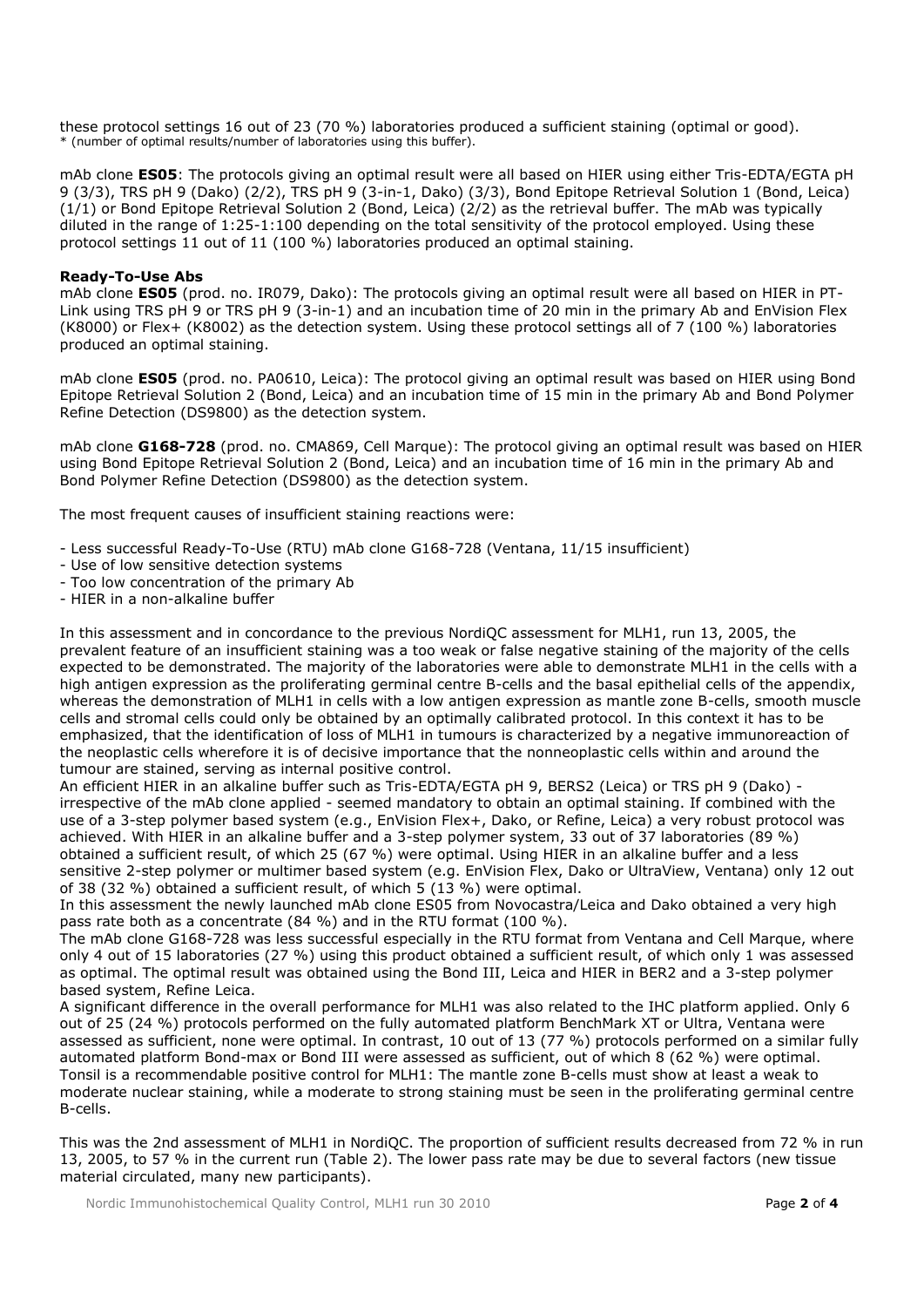|                    | Run 13 2005 | Run 30 2010 |
|--------------------|-------------|-------------|
| $Participants, n=$ | 25          | 85          |
| Sufficient results | 72 %        | 57 %        |

Table 2. **Proportion of sufficient results for MLH1 in the two NordiQC runs performed** 

# **Conclusion**

The mAb clones G168-15 and ES05 can both be used to obtain an optimal staining for MLH1. In this assessment the mAb clone ES05 was most successful, both as concentrate and in an RTU format.

HIER in alkaline buffer and the use of a 3-step polymer based detection system gave the most robust protocol. Tonsil is a recommendable positive control for MLH1: The mantle zone B-cells must show at least a weak to moderate nuclear staining, while a moderate to strong staining must be seen in the proliferating germinal centre B-cells.



Fig. 1a

Optimal MLH1 staining of the tonsil using the mAb clone ES05 optimally calibrated, using HIER in an alkaline buffer and a 3 step polymer based detection system. Virtually all the mantle zone B-cells show a distinct, moderate to strong nuclear staining, while the germinal centre B-cells show a strong nuclear staining.



#### Fig. 2a

Optimal staining for MLH1 of the appendix using same protocol as in Fig. 1a. The majority of the epithelial and the stromal cells show a moderate to strong nuclear staining. Only a weak cytoplasmic staining is seen.





Insufficient MLH1 staining of the tonsil using the mAb clone ES05 with an insensitive protocol (2-step polymer and too low concentration of the primary Ab) - same field as in Fig. 1a. Only the germinal centre B-cells are demonstrated, while the mantle zone B-cells expressing limited MLH1 are virtually unstained. Also compare with Figs. 2b & 3b, same protocol.





Insufficient staining for MLH1 using same protocol as in Fig. 1b. same field as in Fig. 2a. The proportion of positive cells and the intensity of the staining reaction is significantly reduced compared to the result in Fig. 2a. Also compare with Fig. 3b, same protocol.